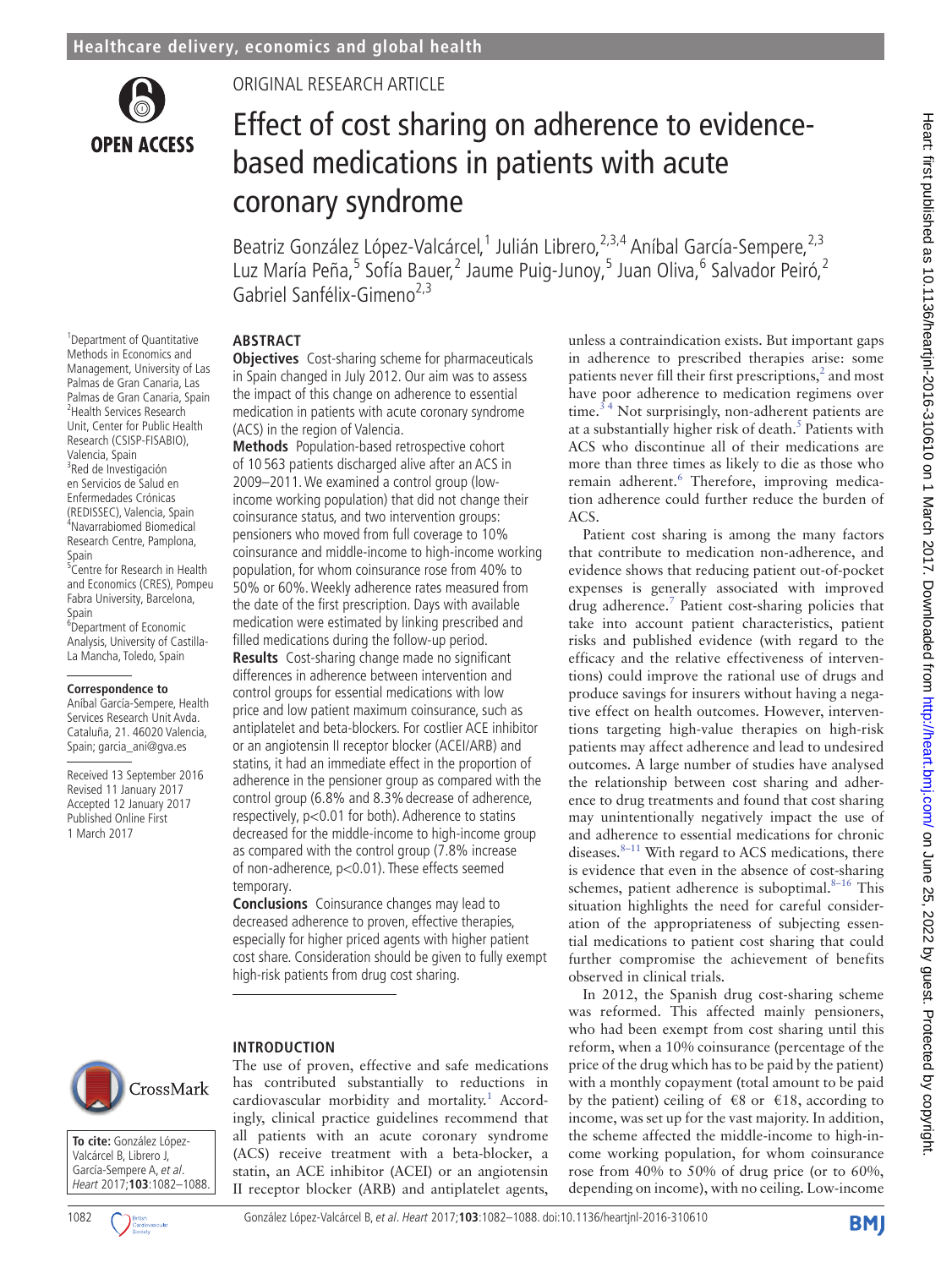**Healthcare delivery, economics and global health**

## working population coinsurance remained unchanged at 40% with no ceiling. These differential copayment schemes resulted in a natural experiment, with the latter group acting as a control group and pensioners and the middle-income to high-income working population as intervention groups, which provided an opportunity to evaluate the consequences of the changes in the patient drug cost-sharing scheme on adherence for a cohort of population with available information before and after the reform. The aim of this study was to assess the impact of the cost-sharing reform on medication adherence in patients with ACS in the Spanish region of Valencia.

## **Methods**

## **Design**

Population-based retrospective cohort of patients discharged alive after an ACS to any Valencia Health System (VHS) hospital from January 2009 to December 2011, who were followed throughout the health information systems from hospital discharge to December 2013.

## **Setting**

The study was conducted in the Valencia region, an autonomous region in Spain with 5.11million inhabitants in 2010. Specifically, in the VHS, an extensive network of hospitals, primary care centres and other facilities managed by the regional government, which provides universal free healthcare services (except for drug copayment) to 97% of the region's population.

#### **Population**

All patients of both sexes aged 35 years and over with an emergency admission and discharged from any of the 24 acute care VHS hospitals with a main diagnosis of ACS (International Classification of Diseases, Ninth Revision, Clinical Modification - ICD9CM=410.xx—except 410.x2—and 411.xx) between 1 January 2009 and 31 December 2011. Exclusion criteria were as follows: (1) government employees whose prescriptions are reimbursed by civil service insurance mutualities, not included in the pharmacy databases of the VHS; (2) patients not registered in the municipal census, who left the region or who were discontinued from VHS coverage for other causes, because of limitations on follow-up; (3) patients who died before July 2012, when the cost-sharing change came into force; and (4) patients who changed their cost-sharing status during the study period; (5) non-treated patients (patients who had no prescription for any of the four therapeutic groups within the first 3 months after discharge).

## **Data sources**

We combined data from several electronic information systems of the VHS (outpatient electronic medical record, Minimum Basic Dataset at discharge and the population information system) to create a database with sociodemographic characteristics, including all physician prescriptions written, all prescriptions filled at the pharmacy, ambulatory diagnoses and procedures, outpatient and emergency department visits, hospitalisations, and deaths for all patients studied.

## **Study cohorts**

We created three cohorts, one control group and two intervention groups, as follows: the working population not affected by the cost-sharing scheme change (patients with an annual income lower than €18 000 and subject to 40% coinsurance with no changes during the period studied) made up the control group; pensioners, who were previously exempt from cost sharing and moved to 10% coinsurance with a monthly ceiling for all medications (including ACS drugs) of  $\epsilon$ 8 or  $\epsilon$ 18 depending on income, made up one of the intervention groups. The second intervention group comprised the middle-income to high-income working population (earning more than  $\epsilon$ 18 000 annually) who had previous coinsurance of 40% and increased to 50% or 60%, depending on income ([table](#page-1-0) 1). Pensioners earning more than  $\text{\textsterling}100\ 000$  per year, with 60% coinsurance and  $\text{\textsterling}60$  ceiling were excluded, though group is barely relevant as it accounts for <0.1% of the population.

## **ACS medications**

We studied four therapeutic groups: antiplatelet agents (acetylsalicylic acid at doses of 100mg), beta-blockers, ACEI/ARB and statins. Clopidogrel was excluded as it is indicated as a shortterm treatment, and thus the majority of patients do not reach the policy change time point under treatment. Independently of the cost-sharing scheme, patient expense in beta-blockers, ACEI or ARB as single agents was limited to 10% of the package cost (chronic medication scheme). Antiplatelet agents, statins, ACEI or ARB in fixed-dose combinations had no package cost limit. [Table](#page-2-0) 2 shows the average prices per package (calculated on the date at which the cost-sharing change occurred) and the corresponding patients' cost-share amounts before and after the scheme change.

## **Primary outcome**

We evaluated the impact of the cost-sharing change on medication adherence. For this purpose, we employed a novel,

<span id="page-1-0"></span>

| Cost-sharing scheme characteristics before and after the July 2012 reform<br>Table 1 |                                                                    |                          |                        |                       |                        |  |
|--------------------------------------------------------------------------------------|--------------------------------------------------------------------|--------------------------|------------------------|-----------------------|------------------------|--|
| Study groups                                                                         | <b>Population groups</b>                                           | <b>Before the reform</b> |                        | After the reform      |                        |  |
|                                                                                      |                                                                    | Coinsurance (% price)    | <b>Monthly ceiling</b> | Coinsurance (% price) | <b>Monthly ceiling</b> |  |
| Pensioners group                                                                     | Pensioners (annual income lower than<br>€18 000)                   | $\mathbf{0}$             |                        | 10                    | €8                     |  |
|                                                                                      | Pensioners (annual income between<br>€18000 and €100 000)          | $\mathbf{0}$             |                        | 10                    | €18                    |  |
|                                                                                      | Pensioners (annual income>€100 000)*                               | 0                        |                        | 60                    | €60                    |  |
| Low-income working<br>population (control group)                                     | Working population (annual income<br>lower than €18 000)           | 40                       | No ceiling             | 40                    | No ceiling             |  |
| Middle-income to high-income<br>working population                                   | Working population (annual income<br>between €18 000 and €100 000) | 40                       | No ceiling             | 50                    | No ceiling             |  |
| $\cdots$<br>.                                                                        | Working population (annual<br>income $\geq$ (100 000)<br>--------  | 40<br>.<br>$\cdots$      | No ceiling<br>.<br>.   | 60<br>.               | No ceiling             |  |

\*Pensioners with annual income>€100.000 account for 0.097% of the Spanish population, and in practice this group is barely relevant for analysis.

González López-Valcárcel B, et al. Heart 2017;**103**:1082–1088. doi:10.1136/heartjnl-2016-310610 1083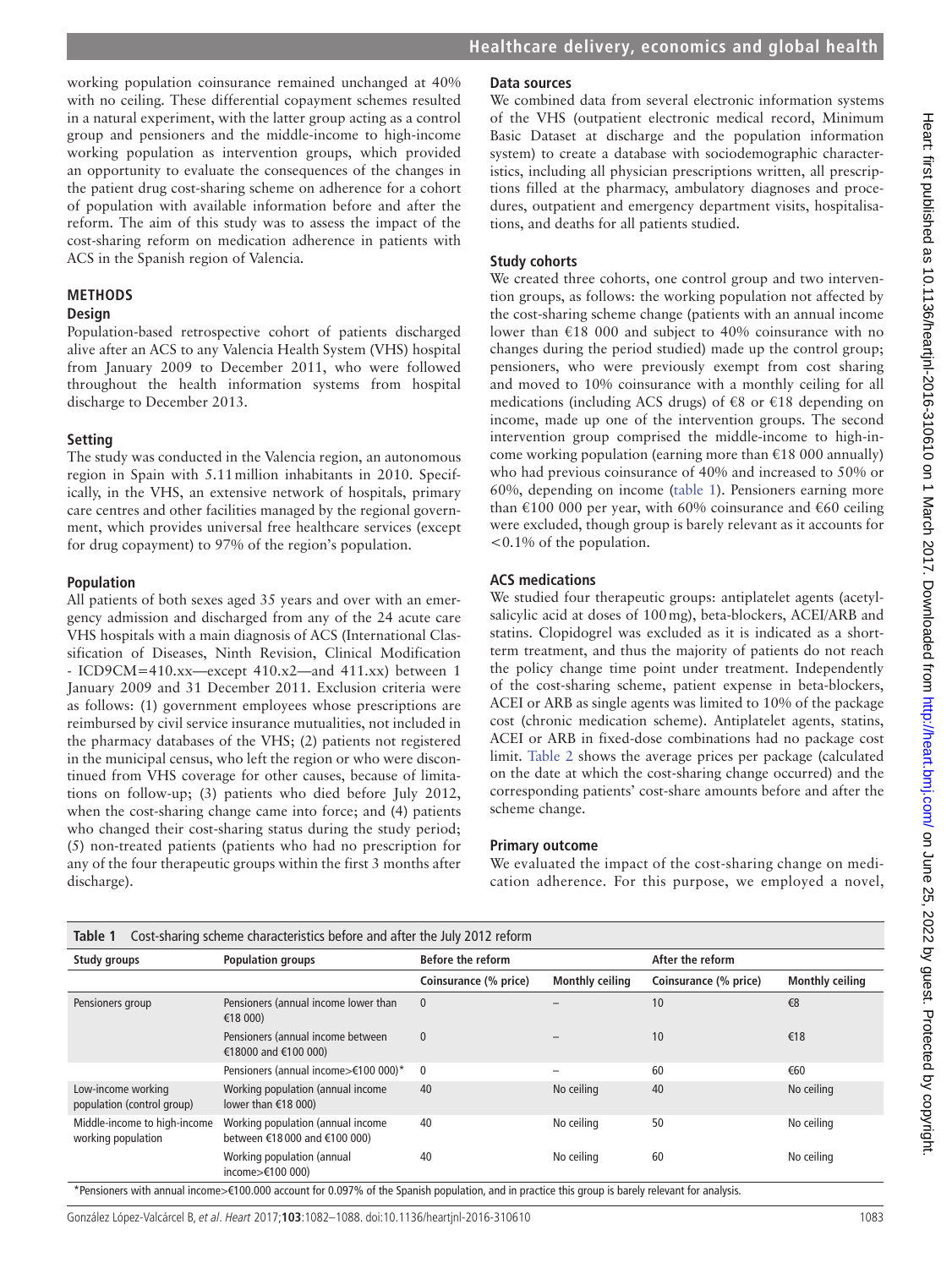#### <span id="page-2-0"></span>**Table 2** Average prices and maximum patient cost sharing before and after the reform

|                                                                           |                               | Average price per package (maximum patient cost-sharing before and after<br>policy change), in $\epsilon$ |                      |                                       |  |
|---------------------------------------------------------------------------|-------------------------------|-----------------------------------------------------------------------------------------------------------|----------------------|---------------------------------------|--|
|                                                                           |                               | Control group                                                                                             | Pensioners group     | Middle-income to high-income<br>group |  |
| Total maximum medication monthly patient share after the<br>scheme change | Max patient share<br>per drug | No ceiling                                                                                                | €8 to €18 per month* | No ceiling                            |  |
| Antiplatelet                                                              | No                            | 4.3(1.76)                                                                                                 | 4.2 (0 to 0.42)      | 4.1 (1.64 to 2.05 or 2.46)            |  |
| Beta-blockers                                                             | 10%                           | 2.9(0.29)                                                                                                 | 3.1 (0 to 0.31)      | 3.0(0.30)                             |  |
| ACEI/ARB (single molecule)                                                | 10%                           | 7.4 (0.74)                                                                                                | 7.5 (0 to 0.75)      | 7.0(0.70)                             |  |
| ACEI/ARB combined with another molecule                                   | <b>No</b>                     | 22.6(9.04)                                                                                                | 21.5 (0 to 2.15)     | 20.6 (8.24 to 10.3 or 12.36)          |  |
| <b>Statins</b>                                                            | No                            | 21.4 (8.56)                                                                                               | 19.0 (0 to 1.9)      | 21.3 (8.52 to 10.65 or 12.78)         |  |

\*The changes in the cost-sharing scheme defined a third group of pensioners earning >€100 000 annually, with a 60% coinsurance and a €60 ceiling. In practice, this group is barely relevant for analysis as it accounts for <0.1% of the population.

ACEI, ACE inhibitor; ARB, angiotensin II receptor blocker.

pinpointed approach to assess adherence taking into account both prescriptions issued by the physician and prescriptions filled by the patient at the pharmacy (linked by a single identifier). Thus, adherence was only assessed during the periods the patient had prescriptions written by their physicians, obtaining more precise adherence estimates. Days with available medication during the follow-up period were estimated through the dose regimen defined by the physician and the number of pills per package (eg, for a regimen of one pill every 12 hours and packages of 30 tablets, each dispensation would entail 15 days of medication available). In our study, 85% of the prescriptions provide 30 days' supply, 10% provide 15 days' supply, with the remaining 5% of prescriptions providing between 30 and 60 days covered with medication. After issuing a prescription, this remains valid for a period of 10 days. If a refill occurred before the previous refill should have run out, we assumed that the new refill began the day after the end of the old refill, and days with a drug supply were accumulated. We allowed for a maximum of an accumulated daily supply (stockpiling) of 180 days. Different agents within a therapeutic class were considered interchangeable. Weekly adherence was measured from the time of the first prescription (definition of being adherent as having  $\geq 80\%$  of the time covered), obtaining a repeated dichotomous measure for each week of follow-up and patient. Considering that we are working with time series, we translate these adherence estimates into calendar time units. Once we have adherence estimates (as a dichotomous outcome) for each individual and calendar week, we calculate average adherence rates for the population under treatment at each calendar week of the period of assessment.

#### **Ethics**

The study was approved by the Institutional Review Board of the Public Health General Directorate of the Valencia Health Authority and the Center for Public Health Research. All patient data were transferred to the research team anonymised and de-identified prior to analysis. The Regulatory Commission of Access to Ambulatory Care Information of the Valencia Health Authority approved the cession of this anonymised data.

#### **Statistical analysis**

We constructed weekly series of adherence rates for the intervention and control cohorts from January 2011 to December 2013, for 18 months before the cost-sharing policy change and 18 months after, totalling 156 weeks. We estimated difference-in-difference (DiD) models by ordinary least squares through segmented linear regression for the weekly rates of adherence to the four therapeutic groups assessed.<sup>[17](#page-5-7)</sup> The models compared intervention groups (pensioners and the middle-income to high-income working group) with the control group (low-income working population), and detected the occurrence of an immediate effect (level change) and trend effect (slope changes) attributable to the cost-sharing policy change. The DiD method accounts for unobserved variables that can be different between the groups but are assumed to remain fixed over time, as is the case of age-sex composition of the groups as well as other baseline characteristics. Also, the DiD analysis takes into account and controls for counterfactual temporal trends to provide estimates of differences in trends.

The general model is as follows:

 $Y_t = \alpha_0 + \alpha_1 t + \alpha_2 RD + \alpha_3 R D + \alpha_4 I + \alpha_5 t I + \alpha_6 R D I + \alpha_7 t R D I + \epsilon,$ 

where I is the dummy=1 for the intervention group, t is the temporal trend  $(=1$  for the first week of the study time span) and RD is the dummy=1from July 2012. The model also includes a dummy for August, as preliminary bivariate tests found a significant drop in adherence that month. The DiD estimator for the immediate short-term effect on adherence after the policy change, in the intervention groups, as compared with the control group is  $\alpha_{\epsilon}$  and the estimator for the differential effect on slope change is  $\alpha_{7}$ . Thus, the total effect of the policy change at week t is  $\alpha_{6+}$   $\alpha_{7}$ t. We calculated the model predictions of adherence rates for each group at  $t=1, 2, \ldots, 18$  months after the change in cost sharing, and compared them with the counterfactual rates (no change scenario) to evaluate medium-term effects. All analyses were done using Stata v13 and R.

## **Results**

### **Patient characteristics**

From 10 563 patients who were discharged alive after an ACS between 2009 and 2011 and survived at least until the costsharing scheme change in July 2012, 1839 patients did not experience any change in their cost-sharing status (control group), 8715 were pensioners (pensioners group) and 639 belonged to the middle-income to high-income group. Patients in the pensioners group were older (mean age 71.3 years old vs 51 in the control and 51.3 in the middle-income to high-income groups), had a higher proportion of women (32.4% vs 16.2% in the control group and 10.7% in the middle-income to high-income group) and a lower frequency of myocardial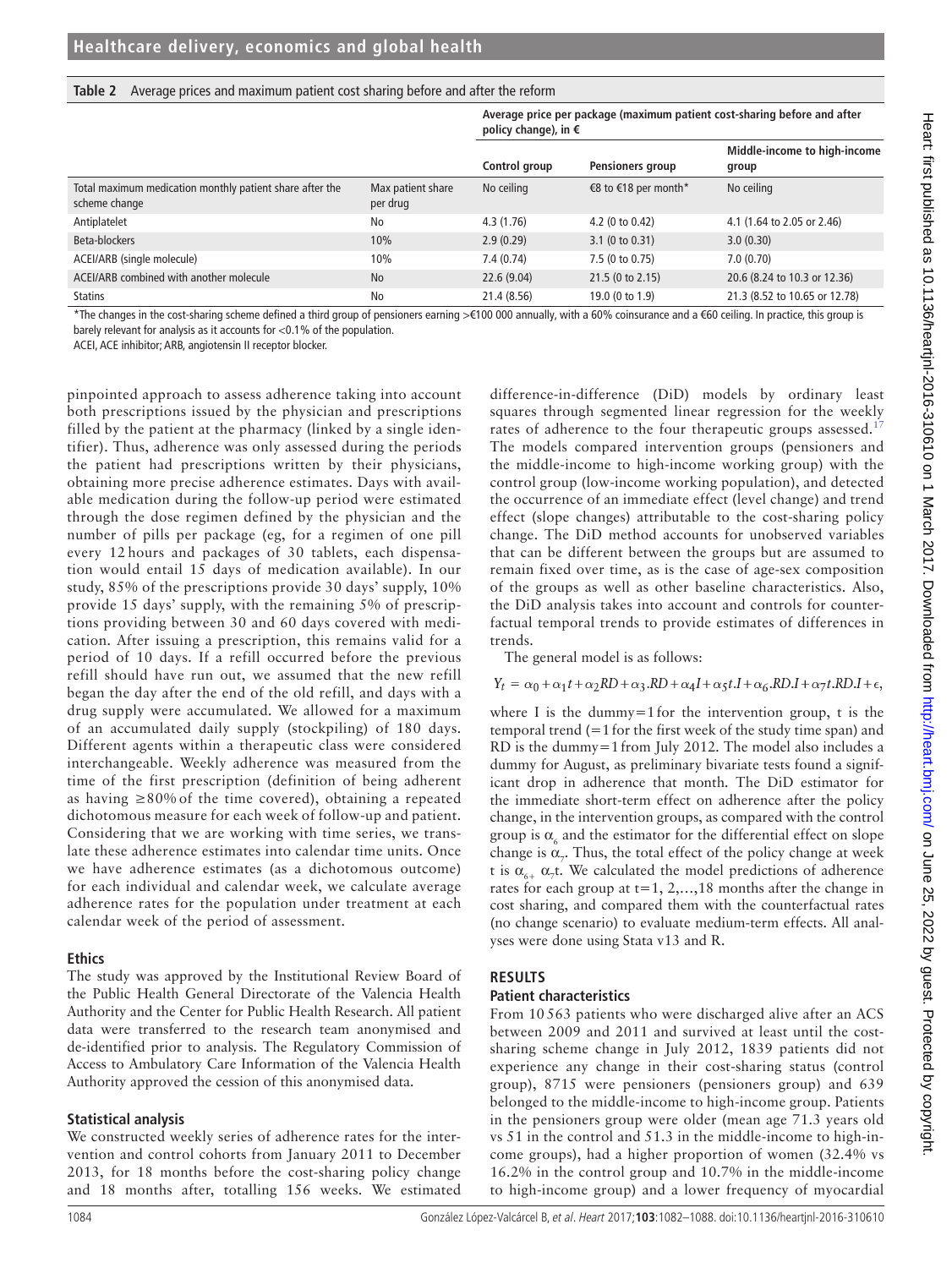<span id="page-3-0"></span>

|  |  |  |  |  | Table 3 Patient characteristics per cohort and adherence rates in the 18 months previous to the cost-sharing change |
|--|--|--|--|--|---------------------------------------------------------------------------------------------------------------------|
|--|--|--|--|--|---------------------------------------------------------------------------------------------------------------------|

|                                                                           | Control group                 | Intervention groups |                                                 |
|---------------------------------------------------------------------------|-------------------------------|---------------------|-------------------------------------------------|
| <b>Characteristics</b>                                                    | Low-income working population | <b>Pensioners</b>   | Middle-income to high-income working population |
| Number of patients                                                        | 1839                          | 8715                | 639                                             |
| Average age                                                               | 51.0                          | 71.3                | 51.3                                            |
| % Females                                                                 | 16.2                          | 32.4                | 10.7                                            |
| % Acute myocardial infarction                                             | 84.1                          | 73.4                | 85.1                                            |
| Average time from the event occurred (days)                               | 702                           | 717                 | 709                                             |
| Average weekly adherence rates before the cost sharing<br>change $(\%)^*$ |                               |                     |                                                 |
| Antiplatelet                                                              | 84.2 (1609)                   | 94.0 (7632)         | 86.9 (533)                                      |
| Beta-blockers                                                             | 88.5 (1543)                   | 94.9 (6943)         | 90.4 (547)                                      |
| ACEI/ARB                                                                  | 90.7 (1349)                   | 95.1 (7198)         | 92.0 (458)                                      |
| <b>Statins</b>                                                            | 83.2 (1748)                   | 94.2 (7970)         | 86.9 (611)                                      |

\*The number of patients on treatment with each therapeutic group is shown in parentheses. Patients on treatment are defined as those patients receiving one prescription within 3 months from the ACS event.

ACEI, ACE inhibitor; ACS, acute coronary syndrome; ARB, angiotensin II receptor blocker.

infarction as main index admission diagnosis (73.4% vs 84.1% and 85.1%, respectively). Time from the index event to the policy change was similar for the three groups ([table](#page-3-0) 3).

## **Medication adherence**

Medication adherence was already suboptimal before the cost-sharing change, particularly for working groups [\(table](#page-3-0) 3). Weekly rates of adherence for the four therapeutic groups before and after the scheme change are shown in [figure](#page-3-1) 1. *Weekly rates of adherence for the drugs considered for the three cohorts.* For the whole period, adherence rates in the pensioners group were higher than for the working population for all therapies. Among the working population, middle-income to high-income patients had higher adherence figures than patients in the control group (low income), even before the cost-sharing change.

The cost-sharing change had an immediate effect on the proportion of adherence for ACEI/ARB (single-agent and fixed-dose combinations all considered) and statins, in the pensioner group as compared with the control group (6.8% and 8.3% decrease of adherence, respectively,  $p < 0.01$  for both). However, there was a significant change in trend

after the policy modification indicating a possible recovery of adherence in the pensioners group as compared with the control group  $(p<0.01$  for both). For the middle-income to high-income group as compared with the control group, only adherence to statins significantly decreased after the reform (7.8% decrease in adherence,  $p < 0.01$ ). As observed for pensioners, the differential change in trend for the middle-income to high-income group after the reform suggests that the effect of increased coinsurance on adherence attenuated with time  $(p<0.01)$ , showing these effects may be temporary. No effect was found for low-priced essential medications and low patient maximum coinsurance (such as antiplatelet and betablockers) in either intervention group as compared with the control group.

Regarding the duration of the effect of the cost-sharing policy change, pensioners seemed to move back to counterfactual expected rates of adherence to antiplatelet agents within 15 months of the change, and 18 months or longer for the rest of the medications. The apparent recovery to counterfactual expected rates for the middle-income to-high-income working population was faster for all medications, this being around 1 year ([table](#page-4-0) 4).



<span id="page-3-1"></span>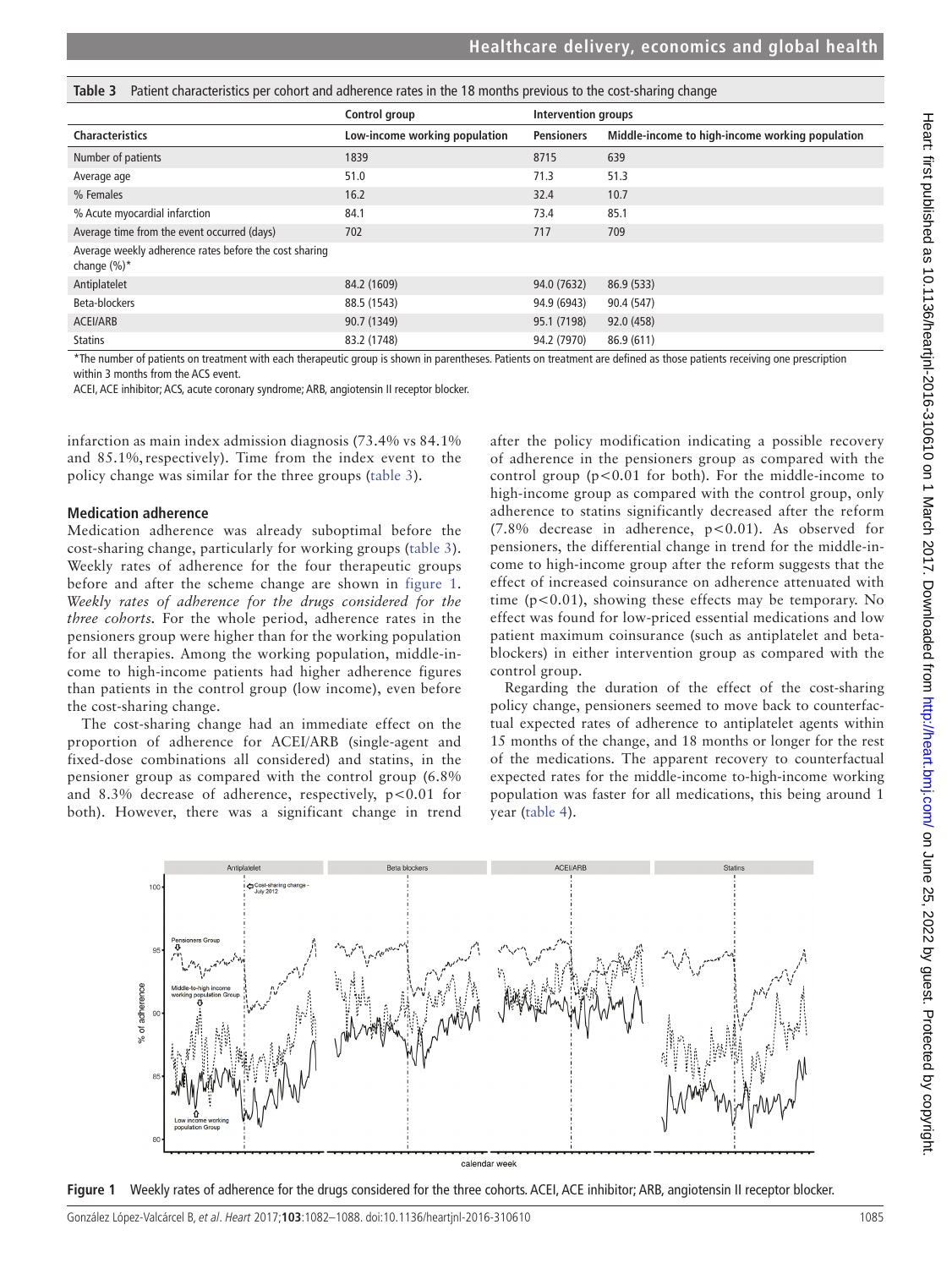|                                          |                                                                                                     | Antiplatelet   | <b>Beta-blockers</b> | <b>ACEI/ARB</b>   | <b>Statins</b>    |
|------------------------------------------|-----------------------------------------------------------------------------------------------------|----------------|----------------------|-------------------|-------------------|
| Pensioners group versus<br>control group | Level change (%)                                                                                    | $-1.790(1.24)$ | $-1.021(0.97)$       | $-6.792(6.35)$ ** | $-8.293(5.61)$ ** |
|                                          | Slope change (%)                                                                                    | 0.004(0.50)    | 0.000(0.03)          | $0.023(3.84)$ **  | $0.031(3.67)$ **  |
|                                          | Time to counterfactual adherence rates for pensioners<br>(months)                                   | 15.4           | 17.9                 | >20.7             | 18.4              |
|                                          | $R^2$                                                                                               | 0.97           | 0.96                 | 0.92              | 0.97              |
| Middle-income to high-                   | Level change (%)                                                                                    | $-1.120(0.54)$ | $-2.295(1.41)$       | 0.066(0.04)       | $-7.806(3.57)$ ** |
| income group versus control              | Slope change (%)                                                                                    | 0.010(0.83)    | $0.028(3.03)$ **     | $-0.001(0.17)$    | $0.044(3.50)$ **  |
| group                                    | Time to counterfactual adherence rates for middle-income to 12.4<br>high-income population (months) |                | 12.0                 | 11.7              | 13.6              |
|                                          | $R^2$                                                                                               | 0.73           | 0.68                 | 0.64              | 0.76              |

#### <span id="page-4-0"></span>**Table 4** Effect of the cost-sharing change on adherence to essential medications

n=312

Antiplatelet, acetyl salicylic acid; ACEI/ARB, ACE inhibitors and angiotensin II receptor blockers.

t-ratios in parentheses \*p<0.05; \*\*p<0.01.

## **Discussion**

This evaluation of a population-based natural experiment showed that adherence to some essential treatments for secondary prevention of ACS was reduced in the short term as a consequence of the increase of the drug cost sharing in Spain. We found that after the cost-sharing policy reform, pensioners, who moved from full insurance to 10% coinsurance with a monthly ceiling of  $\epsilon$ 8 or  $\epsilon$ 18 depending on income, significantly reduced adherence to relatively expensive ACEI/ARB and statins, but not to low-priced antiplatelet agents and betablockers. Also, the coinsurance change from 40% to 50 or 60% with no monthly ceiling for the middle-income to high-income working population decreased adherence to statins, the costlier therapy. However, effects seemed temporary, with patients returning to adherence rates equivalent to those observed in the period previous to the reform. According to the model predictions, 18 months after the reform all groups had recovered or were close to adherence figures expected if no change in cost sharing had occurred. The temporality of effects could be explained by the relatively low levels of total coinsurance, even after the reform, or by the relatively low increase of coinsurance due to the reform. Even if effects appear to be temporary, this 18-month gap in adherence on a highly vulnerable population is expected to have a relevant impact on clinical outcomes as observed in previous studies,  $891819$  and probably also on costs. $919$ 

Furthermore, it is also worth noting that before the costsharing change, patients with free full coverage—pensioners were more adherent than the working population who were subject to 40% coinsurance. Among the latter, the low-income workers had poorer adherence than the middle-income to high-income working population, suggesting an income gradient.

Our findings confirm those of earlier studies<sup>8 10</sup> but in a universal free healthcare setting using a robust methodology to define the outcome, that is, adherence to essential medications on a high-risk population. It has been shown that cost-sharing policies that simply share the financial burden of buying drugs with patients can lead to suboptimal utilization and adherence to medications in both high-risk and general populations. $81011$ The detrimental effect on adherence to essential medications in vulnerable populations is particularly important because it is more likely to cause harm, as shown in the only clinical trial assessing the effect of eliminating cost sharing for secondary prevention after myocardial infarction.[19](#page-5-9) The differential effect observed on distinct therapeutic agents is supported by

previous evidence. For relatively low-price and low patient cost-share medications, the effect of increased coinsurance on adherence has shown to be small, $^{20}$  $^{20}$  $^{20}$  whereas for higher price and high patient cost-share medications the effect is stronger.<sup>[21](#page-5-11)</sup>

The effect on pensioners, who moved from no participation in costs to a very limited cost share but experienced a significant level change in adherence, is consistent with economic literature showing that price elasticity of demand for medical care is not linear and that with regard to the impact of costsharing schemes on drug utilisation and adherence, effects are stronger with the initial introduction of cost sharing rather than with increases on already set copayments.<sup>22</sup> Middle-income to high-income working population supported a much higher share of pharmaceutical costs before the reform (40% coinsurance) and increased their cost share after it (to 50% or 60%), resulting also in effects on adherence, but only for statins, and to a less extent than for pensioners. For instance, for statins pensioners shared  $\epsilon$ 0 before the policy reform and up to  $\epsilon$ 1.9 per package after the reform, when the middle-income to high-income working population moved from €8.52 to €10.65 or €12.78 per package.

Our work is subject to some limitations. First, we used prescription and dispensing data to measure adherence, but patients do not necessarily consume all the drugs they are prescribed or filled. Nevertheless, several studies have shown a high consistency between dispensation and patient consumption.[23 24](#page-5-13) To our knowledge, this is the first study to assess the effects of cost sharing on medication adherence linking prescription and dispensing data, which enables to estimate adherence based on days with available medication more precisely using electronic databases. Furthermore, patients may have anticipated the cost-sharing change resulting in a stock-piling effect during the weeks prior to the reform.<sup>[25](#page-5-14)</sup> However, stockpiling could not have skewed our results because we accounted for the quantities dispensed when we calculated adherence. Second, although our analytic approach is considered one of the strongest non-experimental approaches for evaluating time-delimited policy changes/interventions, our groups may follow different trends in the prechange period, resulting in a breach of the parallel trend assumption required in DiD analysis. This assumption implies that outcomes for the intervention and comparison groups would be expected to change at the same rate in lack of intervention.<sup>[26](#page-5-15)</sup> Moreover, our analysis is subject to the possibility that the changes in adherence we observed were due to other events that occurred simultaneously with the policy change. Third, our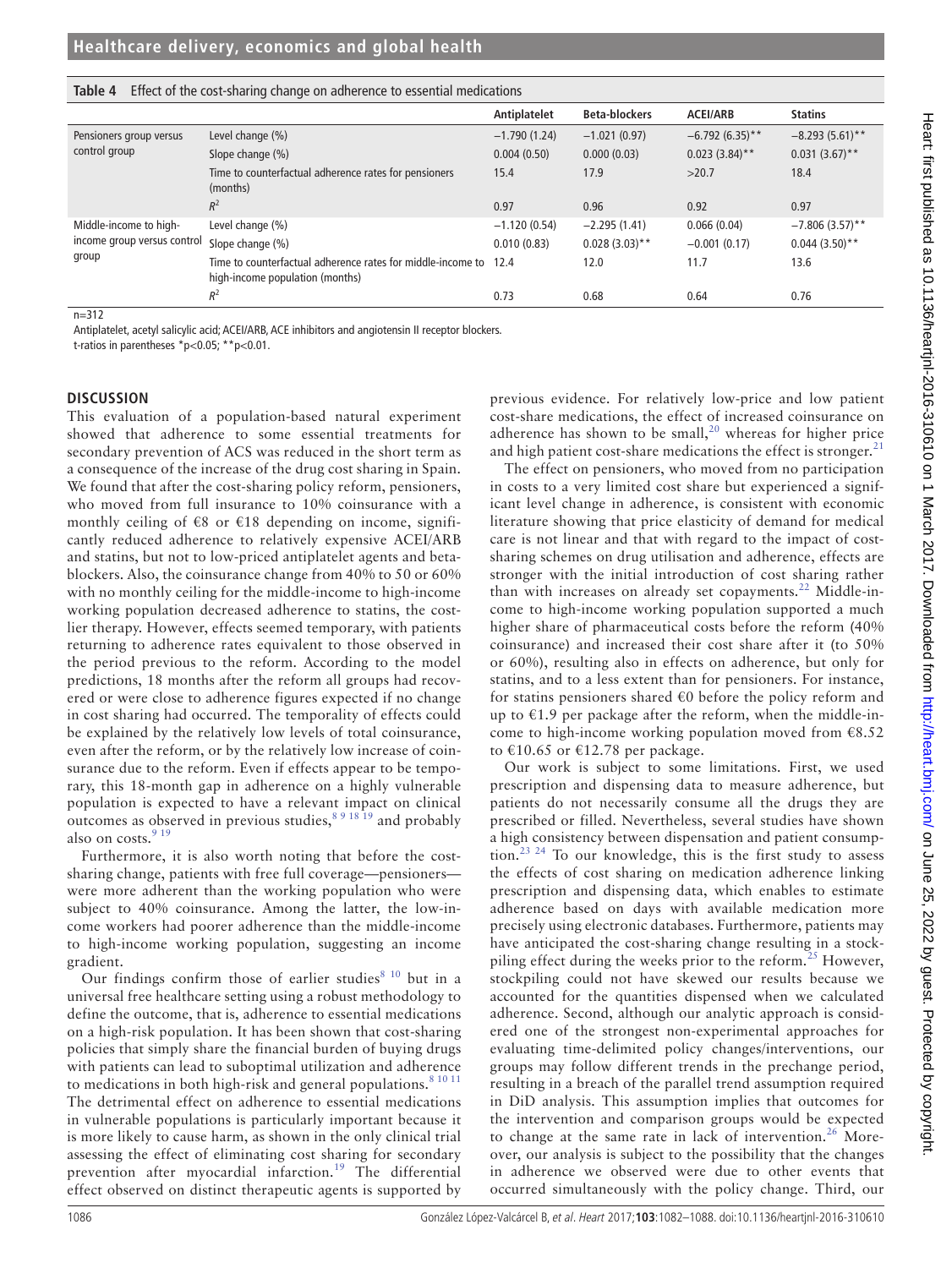middle-income to high-income group was of relatively small size, which could hinder the robustness of the DiD analysis for this group. However, our results were consistent for both intervention groups. Finally, the exclusion of clopidogrel from analysis (due to methodological considerations associated with its pattern of use as a short-term medication) may have a bearing on the comprehensiveness nature of our results.

In conclusion, our results show that coinsurance increments may lead to increased adherence to proven, effective therapies, especially for higher priced agents with a higher patient cost share. We also observed that adherence was already suboptimal before the cost-sharing policy change, with a clear cost/ income gradient—lower adherence in pricier drugs and among poorer people. Earlier in 2011, the Post-Myocardial Infarction Free Rx Event and Economic Evaluation (MI FREEE) trial had already demonstrated that eliminating copayments for statins, beta-blockers, ACEI and ARBs for secondary prevention after myocardial infarction increased medication adherence and reduced the rates of total major vascular events.<sup>[19](#page-5-9)</sup> In the light of the consistency of these results in a universal free healthcare setting, consideration should be given to fully exempting highrisk patients (as patients after an ACS) from drug cost sharing. Reducing financial/economic barriers to evidence-based medication use could improve health outcomes while reducing total cost of care by reducing the number of costly non-fatal events, resulting in a cost-effective strategy for the Spanish National Health System and healthcare insurers worldwide. $27-30$ 

#### **Key messages**

#### **What is already known on this subject?**

Even in the absence of patient cost sharing, adherence to essential medication after an acute coronary syndrome(ACS) is suboptimal. Cost sharing may further affect medication adherence in high-risk patients.

#### **What might this study add?**

We obtained more precise adherence estimates through a novel approach. Using this improved outcome measure, we confirmed a detrimental effect of increasing drug patient out-of-pocket expenses on adherence to evidence-based medications in the short term, in a high-risk population-based cohort in a universal healthcare setting.

#### **How might this impact on clinical practice?**

Reducing financial barriers to evidence-based medication use could improve health outcomes while reducing total cost of care. Accordingly, consideration should be given to fully exempting high-risk patients, as are patients after an ACS, from drug cost sharing.

**Contributors** BG and GS had full access to all the data in the study and take responsibility for its integrity and t he accuracy of its analysis. The study was designed by BG, SP and GS and carried out by AG, JP, JL, SB, LP and JO. BG, JL, SP and GS carried out the data preparation and the statistical analysis. AG drafted the manuscript. All authors participated in the analysis and interpretation of data and critic al revision of the manuscript for important intellectual content. All approved the final version submitted for publication and agree to be accountable for all aspects of the work by ensuring that questions related to the accuracy or integrity of any part of the work are appropriately investigated and resolved.

**Funding** Study was funded by the Spanish State Programme of R+D+I (ECO2013- 48217-C2-1-R and ECO2013-48217-C2-2-R).

**Competing interests** None declared.

**Provenance and peer review** Not commissioned; externally peer reviewed.

**Open Access** This is an Open Access article distributed in accordance with the Creative Commons Attribution Non Commercial (CC BY-NC 4.0) license, which permits others to distribute, remix, adapt, build upon this work non-commercially, and license their derivative works on different terms, provided the original work is properly cited and the use is non-commercial. See: [http://creativecommons.org/](http://creativecommons.org/licenses/by-nc/4.0/) [licenses/by-nc/4.0/](http://creativecommons.org/licenses/by-nc/4.0/)

© Article author(s) (or their employer(s) unless otherwise stated in the text of the article) 2017. All rights reserved. No commercial use is permitted unless otherwise expressly granted.

#### **References**

- <span id="page-5-0"></span>1 Wijeysundera HC, Machado M, Farahati F, et al. Association of temporal trends in risk factors and treatment uptake with coronary heart disease mortality, 1994-2005. [JAMA](http://dx.doi.org/10.1001/jama.2010.580) 2010;303:1841–7.
- <span id="page-5-1"></span>2 Jackevicius CA, Li P, Tu JV. Prevalence, predictors, and outcomes of primary nonadherence after acute coronary syndrome. [Circulation](http://dx.doi.org/10.1161/CIRCULATIONAHA.107.706820) 2008;117:1028–36.
- <span id="page-5-2"></span>3 Choudhry NK, Setoguchi S, Levin R, et al. Trends in adherence to secondary prevention medications in elderly post-myocardial infarction patients. [Pharmacoepidemiol Drug Saf](http://dx.doi.org/10.1002/pds.1671) 2008;17:1189-96.
- 4 Sanfélix-Gimeno G, Peiró S, Ferreros I, et al. Adherence to evidence-based therapies after acute coronary syndrome: a retrospective population-based cohort study linking hospital, outpatient, and pharmacy health information systems in Valencia, Spain. J [Manag Care Pharm](http://dx.doi.org/10.18553/jmcp.2013.19.3.247) 2013;19:247–57.
- <span id="page-5-3"></span>5 Rasmussen JN, Chong A, Alter DA. Relationship between adherence to evidencebased pharmacotherapy and long-term mortality after acute coronary syndrome. [JAMA](http://dx.doi.org/10.1001/jama.297.2.177) 2007;297:177–86.
- <span id="page-5-4"></span>6 Ho PM, Spertus JA, Masoudi FA, et al. Impact of medication therapy discontinuation on mortality after myocardial infarction. [Arch Intern Med](http://dx.doi.org/10.1001/archinte.166.17.1842) 2006;166:1842–7.
- <span id="page-5-5"></span>7 Osterberg L, Blaschke T. Adherence to medication. [N Engl J Med](http://dx.doi.org/10.1056/NEJMra050100) 2005;353:487-97.
- <span id="page-5-6"></span>8 Eaddy MT, Cook CL, O'Day K, et al. How patient cost-sharing trends affect adherence and outcomes: a literature review. P T 2012;37:45–55.
- <span id="page-5-8"></span>9 Bitton A, Choudhry NK, Matlin OS, et al. The impact of medication adherence on coronary artery disease costs and outcomes: a systematic review. [Am J Med](http://dx.doi.org/10.1016/j.amjmed.2012.09.004) 2013;126:357.e7–e27.
- 10 Sinnott SJ, Buckley C, O'Riordan D, et al. The effect of copayments for prescriptions on adherence to prescription medicines in publicly insured populations; a systematic review and meta-analysis. [PLoS One](http://dx.doi.org/10.1371/journal.pone.0064914) 2013: 8: e64914.
- 11 Luiza VL, Chaves LA, Silva RM, et al. Pharmaceutical policies: effects of cap and co-payment on rational use of medicines. [Cochrane Database Syst Rev](http://dx.doi.org/10.1002/14651858.CD007017.pub2.) 2015;5:CD007017.
- 12 Choudhry NK, Fischer MA, Avorn J, et al. At Pitney Bowes, value-based insurance design cut copayments and increased drug adherence. [Health Aff \(mildwood\)](http://dx.doi.org/10.1377/hlthaff.2010.0336) 2010;29:1995–2001.
- 13 Gibson TB, Mark TL, Axelsen K, et al. Impact of statin copayments on adherence and medical care utilization and expenditures. Am J Manag Care 2006:ISP11-19.
- 14 Gibson TB, Mark TL, McGuigan KA, et al. The effects of prescription drug copayments on statin adherence. Am J Manag Care 2006;12:509-17.
- 15 Goldman DP, Joyce GF, Zheng Y. Prescription drug cost sharing: associations with medication and medical utilization and spending and health. [JAMA](http://dx.doi.org/10.1001/jama.298.1.61) 2007;298:61–9.
- 16 Knott RJ, Petrie DJ, Heeley EL, et al. The effects of reduced copayments on discontinuation and adherence failure to statin medication in Australia. [Health Policy](http://dx.doi.org/10.1016/j.healthpol.2015.01.003) 2015;119:620–7.
- <span id="page-5-7"></span>17 Wooldridge JM. Econometric analysis of cross section and panel data. USA: MIT Press, 2010.
- 18 Choudhry NK, Glynn RJ, Avorn J, et al. Untangling the relationship between medication adherence and post-myocardial infarction outcomes: medication adherence and clinical outcomes. [Am Heart J](http://dx.doi.org/10.1016/j.ahj.2013.09.014) 2014;167:51-8.
- <span id="page-5-9"></span>19 Choudhry NK, Avorn J, Glynn RJ, et al. Full coverage for preventive medications after myocardial infarction. [N Engl J of Med](http://dx.doi.org/10.1056/NEJMsa1107913) 2011;365:2088–97.
- <span id="page-5-10"></span>20 Schneeweiss S, Patrick AR, Maclure M, et al. Adherence to beta-blocker therapy under drug cost-sharing in patients with and without acute myocardial infarction. Am J Manag Care 2007;13:445–52.
- <span id="page-5-11"></span>21 Schneeweiss S, Patrick AR, Maclure M, et al. Adherence to statin therapy under drug cost sharing in patients with and without acute myocardial infarction: A Population-Based natural experiment. [Circulation](http://dx.doi.org/10.1161/CIRCULATIONAHA.106.665992) 2007;115:2128–35.
- <span id="page-5-12"></span>22 Ellis RP, McGuire TG. Supply Side and Demand Side cost sharing in health care. J [Econ Persp](http://dx.doi.org/10.1257/jep.7.4.135) 1993;7:135–51.
- <span id="page-5-13"></span>23 Steiner JF, Prochazka AV. The assessment of refill compliance using pharmacy records: methods, validity, and applications. [J Clin Epidemiol](http://dx.doi.org/10.1016/S0895-4356(96)00268-5) 1997;50:105-16.
- Grymonpre R, Cheang M, Fraser M, et al. Validity of a prescription claims database to estimate medication adherence in older persons. [Med Care](http://dx.doi.org/10.1097/01.mlr.0000207817.32496.cb) 2006;44:471-7.
- <span id="page-5-14"></span>25 Puig-Junoy J, Rodríguez-Feijóo S, González López-Valcárcel G, et al. Impact of the pharmaceutical copayment reform on the use of antidiabetics, Antithrombotics and for Chronic Obstructive Airway Disease Agents, Spain. Rev Esp Salud Publica 2016;90:1–14.
- <span id="page-5-15"></span>26 Dimick JB, Ryan AM. Methods for evaluating changes in health care policy: the difference-in-differences approach. [JAMA](http://dx.doi.org/10.1001/jama.2014.16153) 2014;312:2401–2.